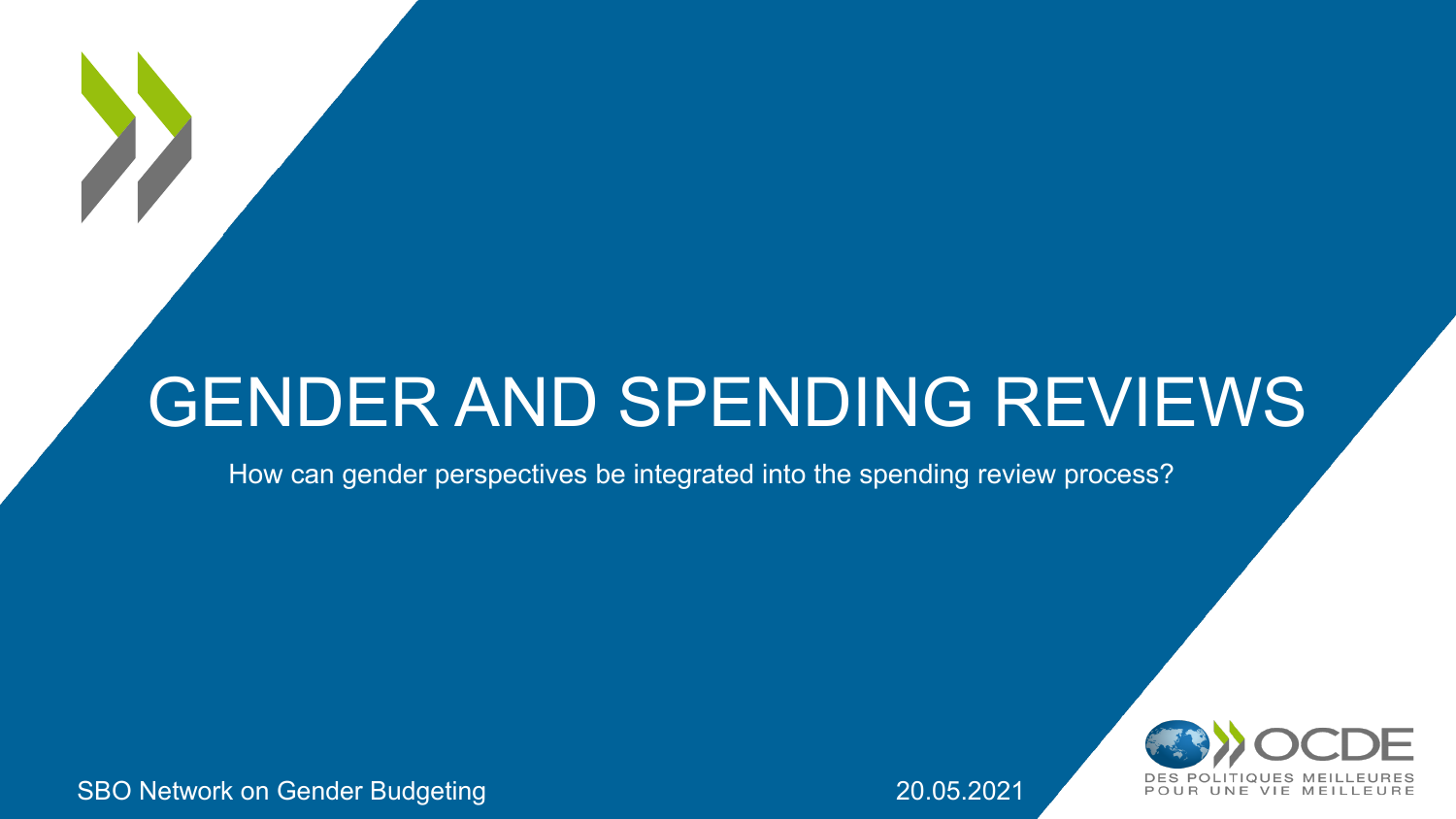

- Spending reviews are a *collaborative* process of developing and adopting policy options by analysing the government's *existing* expenditure within defined areas, and *linking* these options to the budget process
- The purposes of a spending review include:
	- Enabling the government to *manage the aggregate* level of expenditure
	- Aligning expenditure *according to the priorities* of the government
	- *Improving effectiveness* within programmes and policies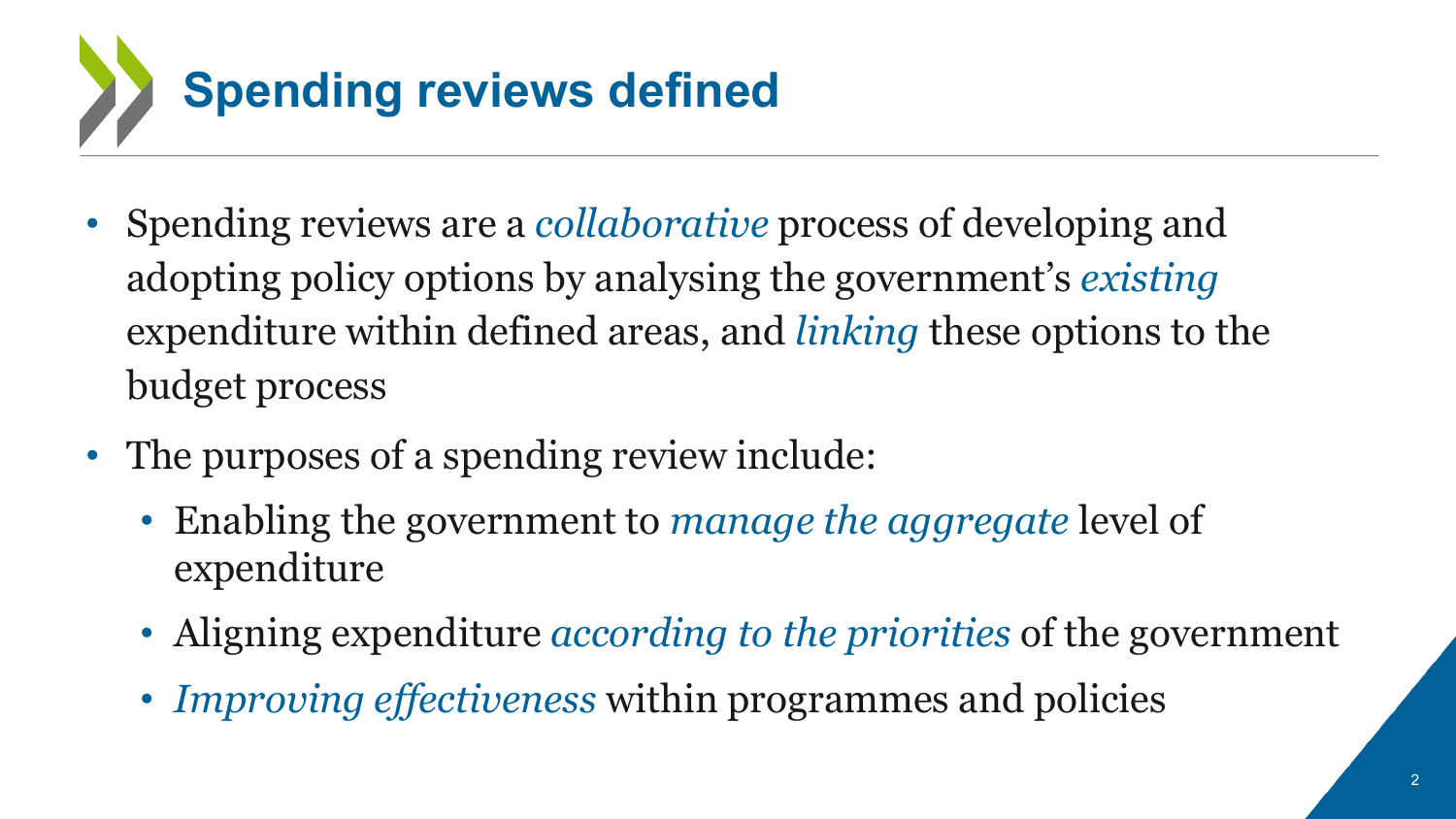The number of countries conducting SR has increased over the past decade...

#### Adoption of spending reviews 2011 - 2020

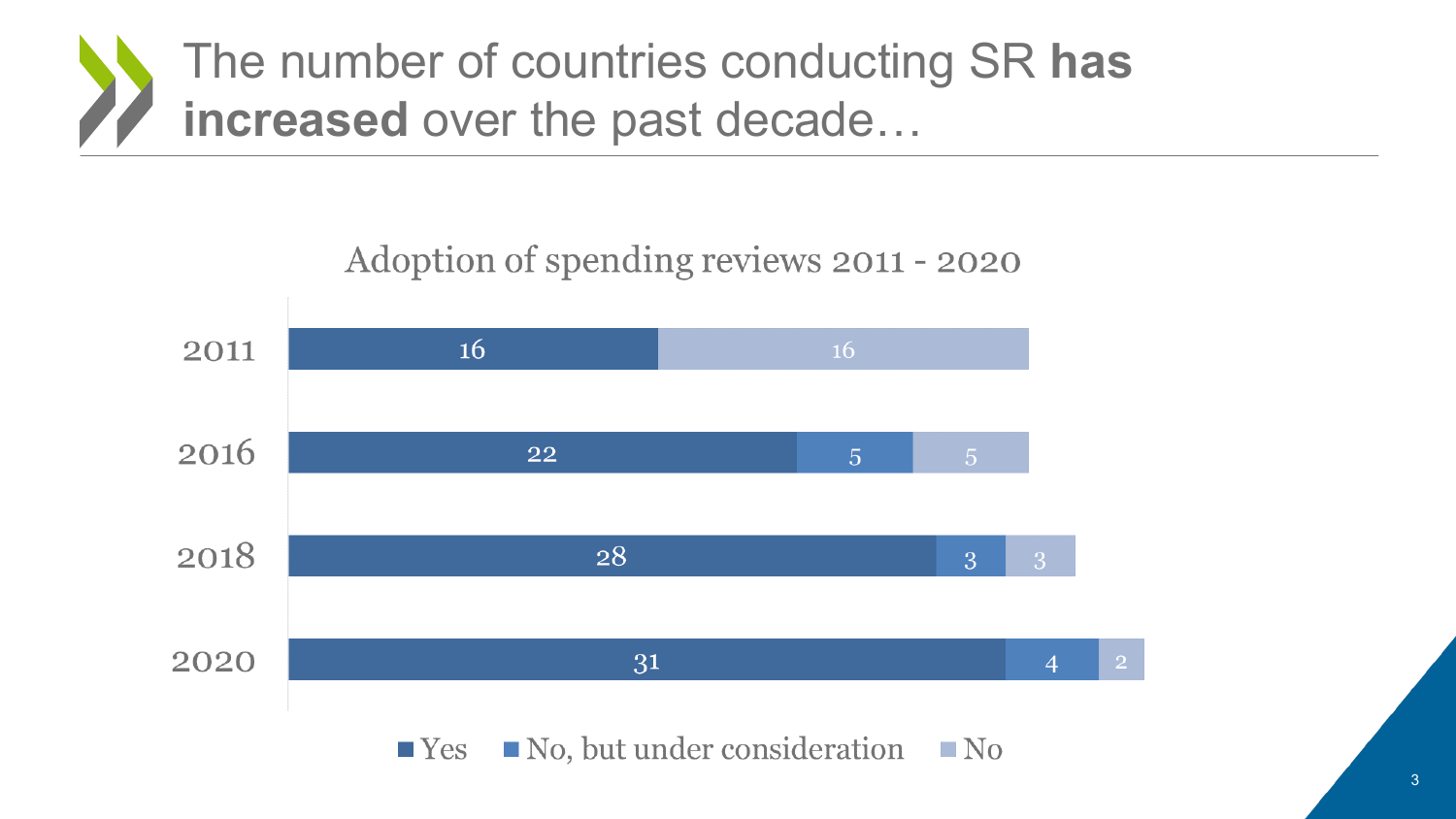

- Analyse existing expenditure
- Analyse important spending areas
- Rely on good quality data
- Collaboration between important stakeholders
- Widely used and results can have considerable impact
- Results feed into the budget process
- Based on strong political leadership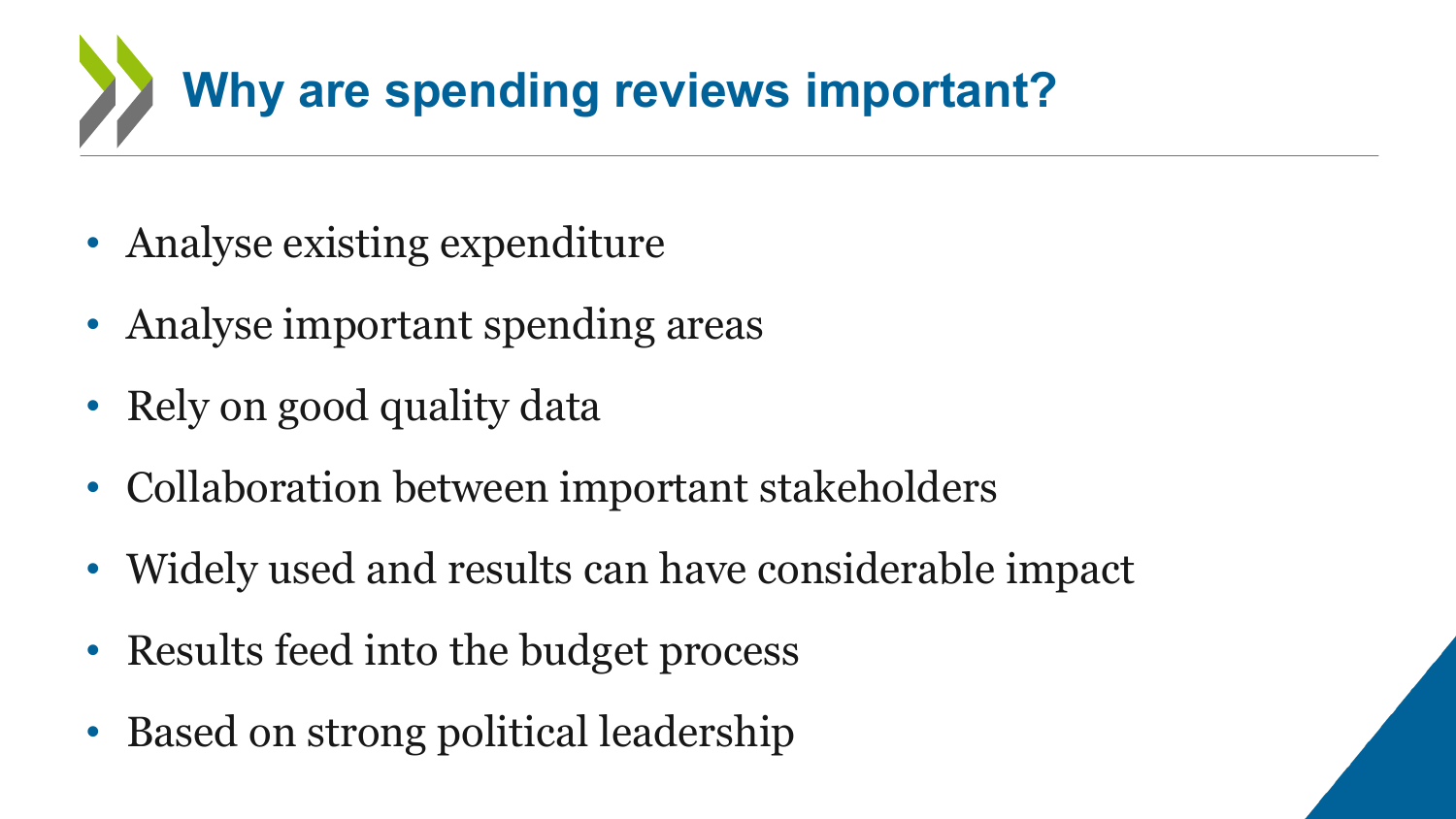# **Aligning Public Financial Management Reforms**

- PFM reforms are often mutually supportive
	- Performance budgeting  $\rightarrow$  SRs  $\rightarrow$  Gender budgeting
- Most likely, spending reviews will be used more extensively in the coming years
	- Unsustainable public finances
- Integrating gender perspectives into spending reviews can ensure that gender is a routine part of the budget process
	- Highlight gender perspectives across administrations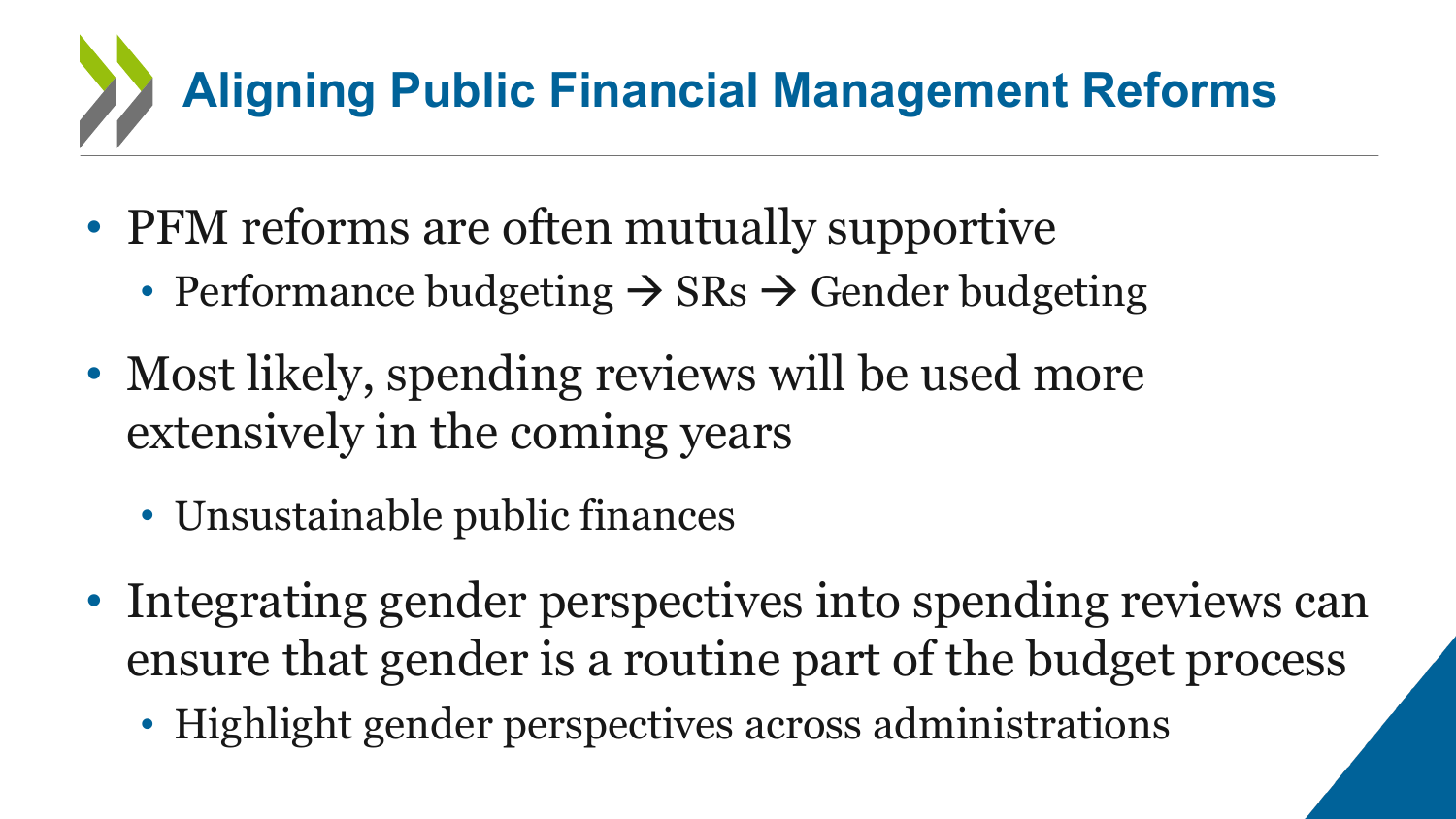## **Integrating gender into the SR process**

- The application of a gender perspective to spending reviews has the potential to ensure that reprioritisation of expenditure has a positive impact on gender equality goals
- This is particularly relevant in the context of the current crisis as evidence shows that fiscal consolidation post financial crisis targeted sectors in which women were over-represented
- A gender perspective to spending review can help ensure that:
	- Re-prioritisation of expenditure does not increase gender gaps
	- Any decisions to reallocate expenditures from one area to another take into account the potential for these decisions to impact on gender inequality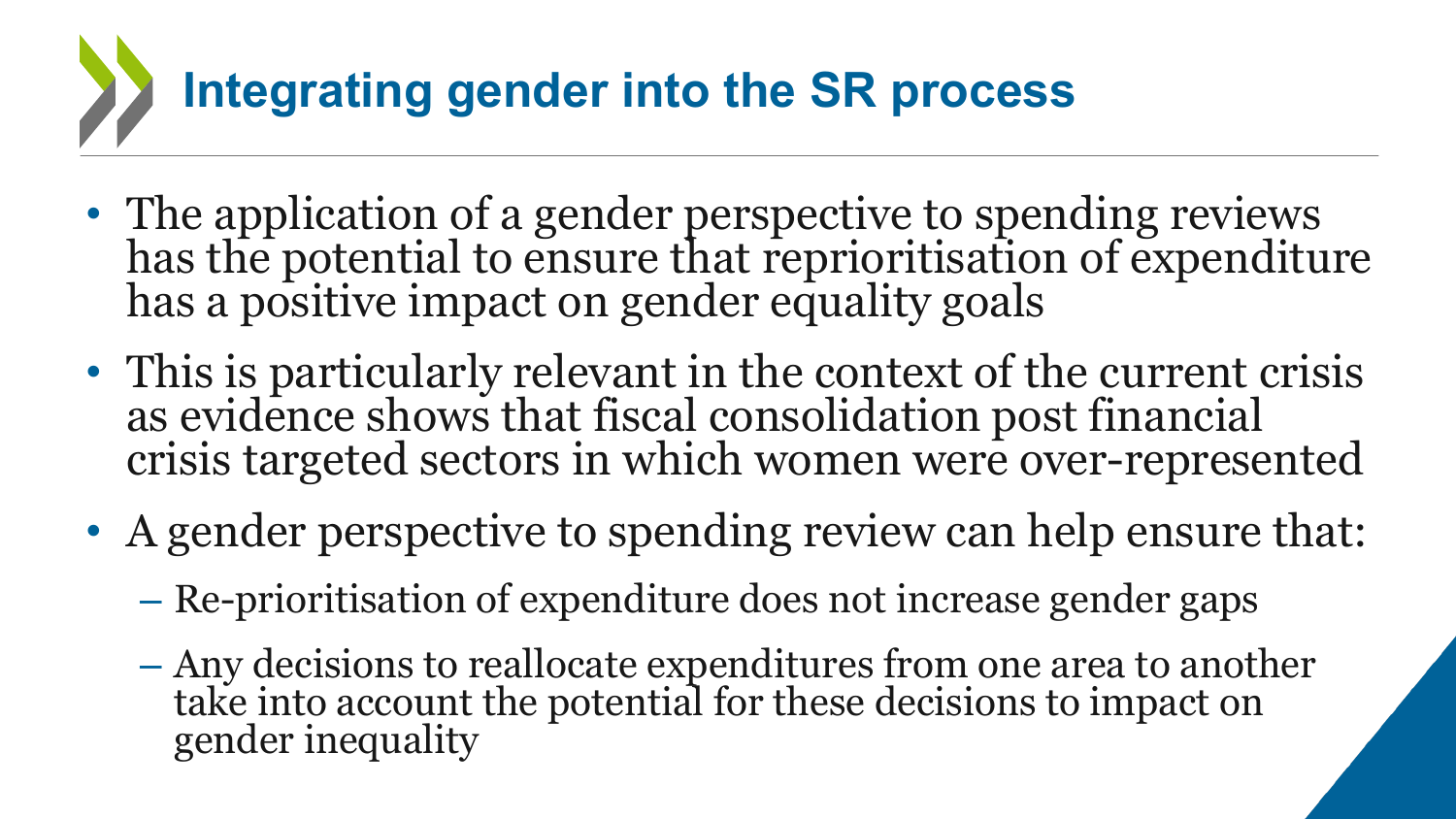

- Spending reviews draw on existing evaluations that include gender perspective and gender-related data
	- Germany
- Spending reviews can identify policies that affect women
	- Spain and Germany
- Gender perspectives are routinely included in the spending review process
	- Canada